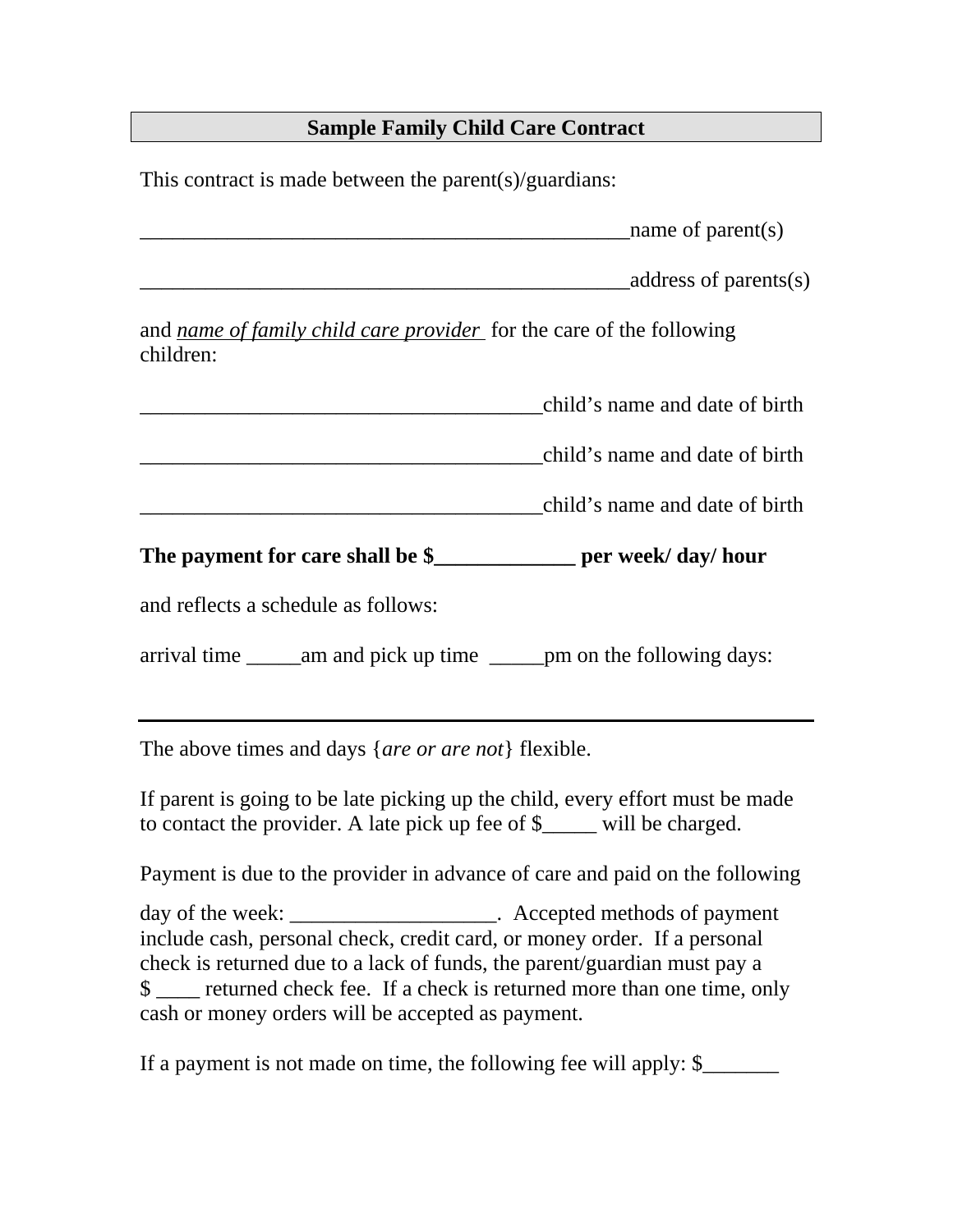### **Care 4 Kids Payments**

If you are on the Care 4 Kids program, the payment policy is as follows: \_\_\_\_\_\_\_\_\_\_\_\_\_\_\_\_\_\_\_\_\_\_\_\_\_\_\_\_\_\_\_\_\_\_\_\_\_\_\_\_\_\_\_\_\_\_\_\_\_\_\_\_\_\_\_\_\_\_

\_\_\_\_\_\_\_\_\_\_\_\_\_\_\_\_\_\_\_\_\_\_\_\_\_\_\_\_\_\_\_\_\_\_\_\_\_\_\_\_\_\_\_\_\_\_\_\_\_\_\_\_\_\_\_\_\_\_

• *Families using the state subsidy program (Care 4 Kids) are responsible for paying any and all amounts not covered by Care 4 Kids.* 

#### **Overtime rates are as follows:**

For the purpose of this contract, overtime rates are considered any amount of time that care occurs prior to the scheduled drop off time or after the scheduled pick up time.

With advance notice by the parent and approval by the provider, the provider agrees to provide overtime care at a rate of \$\_\_\_\_\_\_\_\_\_\_ per hour.

Without advance notice by the parent and approval by the provider, the overtime rate will be \$\_\_\_\_\_\_\_\_\_ per hour.

#### **Payments during Holidays, Vacations, and Other absences:**

The provider will not be open for business on the following Holidays:

Parents {*are or are not}* expected to pay for care on those Holidays.

The provider will take \_\_\_\_\_ weeks vacation during the calendar year and will give parents \_\_\_\_\_ week's notice of such upcoming vacations. Parents *{are or are not}* expected to pay for care on those vacation days.

If a parent plans on taking a vacation and the child will not be in care, the provider must be given weeks notice. Parents {*are or are not*} expected to pay during their scheduled vacations.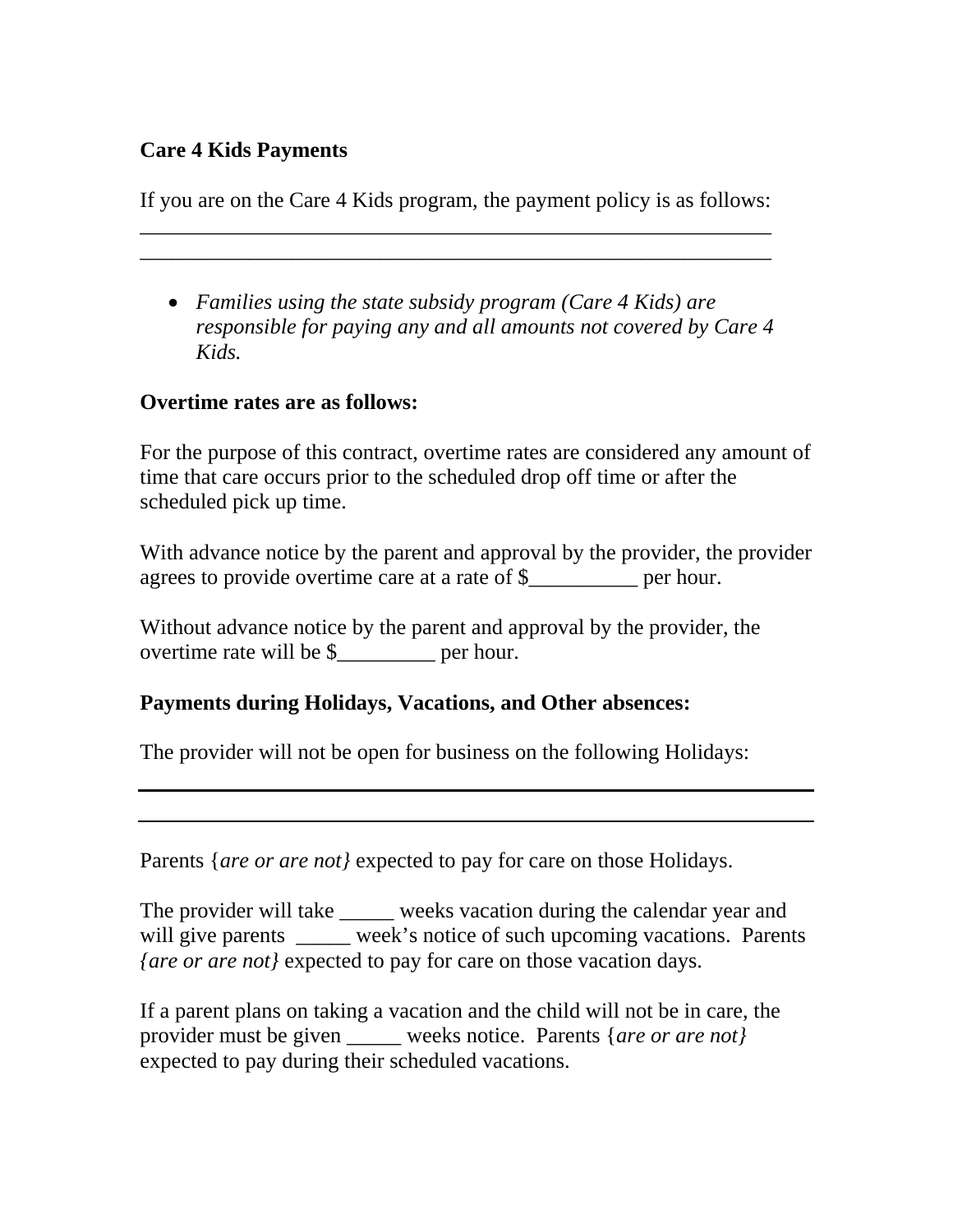When the provider is ill and unable to provide care, she will make every effort to provide as much notice as possible. Parents *{are or are not}*  expected to pay on provider sick days.

When a child is ill, the parents are expected to make every effort to give the provider as much notice as possible. Parents {*are or are not}* expected to pay on child sick days.

If a child does not arrive for the day and no notice has been given to the provider, parents are still expected to pay.

## **Additional charges:**

The provider will charge additional fees as follows: (i.e. for supplies, special trips, damaged property, etc).

#### **Termination Procedures:**

This contract may be terminated by the parent(s) or the provider. A  $\qquad$ week notice prior to the last date of care is required.

\_\_\_\_\_\_\_\_\_\_\_\_\_\_\_\_\_\_\_\_\_\_\_\_\_\_\_\_\_\_\_\_\_\_\_\_\_\_\_\_\_\_\_\_\_\_\_\_\_\_\_\_\_\_\_\_\_\_\_\_\_ \_\_\_\_\_\_\_\_\_\_\_\_\_\_\_\_\_\_\_\_\_\_\_\_\_\_\_\_\_\_\_\_\_\_\_\_\_\_\_\_\_\_\_\_\_\_\_\_\_\_\_\_\_\_\_\_\_\_\_\_\_

\_\_\_\_\_\_\_\_\_\_\_\_\_\_\_\_\_\_\_\_\_\_\_\_\_\_\_\_\_\_\_\_\_\_\_\_\_\_\_\_\_\_\_\_\_\_\_\_\_\_\_\_\_\_\_\_\_\_\_\_\_

*The provider may immediately terminate this contract without any notice if payment is not made on time.* 

## **Other:**

- *If the provider chooses not to enforce any portion of the contract, it does not give up the provider's right to enforce any other portion of the contract.*
- *The contract can be revised at any time by the provider if necessary.*